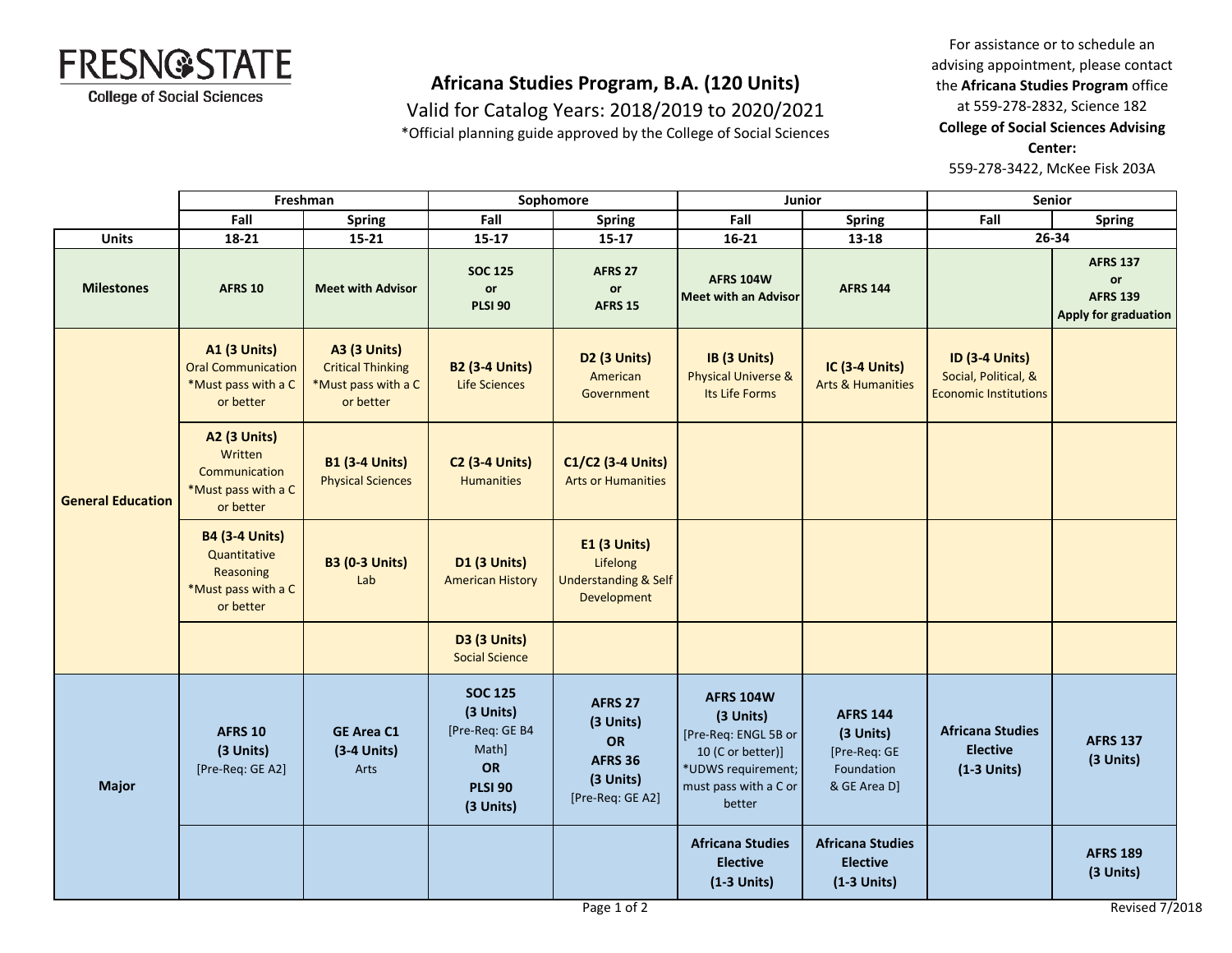

Valid for Catalog Years: 2018/2019 to 2020/2021

\*Official planning guide approved by the College of Social Sciences

For assistance or to schedule an advising appointment, please contact the **Africana Studies Program** office at 559-278-2832, Science 182 **College of Social Sciences Advising Center:**  559-278-3422, McKee Fisk 203A

|                                                        | Freshman        |                                       |       | Sophomore       |                 | Junior          | Senior                                                                                                                                |                                                             |
|--------------------------------------------------------|-----------------|---------------------------------------|-------|-----------------|-----------------|-----------------|---------------------------------------------------------------------------------------------------------------------------------------|-------------------------------------------------------------|
|                                                        | Fall            | <b>Spring</b>                         | Fall  | <b>Spring</b>   | Fall            | <b>Spring</b>   | Fall                                                                                                                                  | <b>Spring</b>                                               |
| <b>Units</b>                                           | 18-21           | $15 - 21$                             | 15-17 | $15 - 17$       | $16 - 21$       | 13-18           |                                                                                                                                       | 26-34                                                       |
| <b>Major</b>                                           |                 |                                       |       |                 |                 |                 |                                                                                                                                       | <b>Africana Studies</b><br><b>Elective</b><br>$(1-3$ Units) |
|                                                        |                 |                                       |       |                 |                 |                 | <b>AFRS 150 (3 Units)</b><br>[Pre-Req: GE Foundation<br>& GE Area D]<br>*SPRING ONLY<br>or<br><b>AFRS 164 (3 Units)</b><br>*FALL ONLY |                                                             |
| <b>Additional</b><br>Graduation<br><b>Requirements</b> | <b>Elective</b> | AFRS 15 (3 Units)<br>[Pre-Req: GE A2] |       | <b>Elective</b> | <b>Elective</b> | <b>Elective</b> | <b>Elective</b>                                                                                                                       | MI (3 Units)<br>Multicultural/<br>International             |
|                                                        | <b>Elective</b> | <b>Elective</b>                       |       |                 | <b>Elective</b> | <b>Elective</b> | <b>Elective</b>                                                                                                                       | <b>Elective</b>                                             |
|                                                        |                 |                                       |       |                 | <b>Elective</b> |                 |                                                                                                                                       |                                                             |

#### **FOOTNOTES:**

**Prerequisites/Corequisites:** Other restrictions may apply. Please see your course catalog for detailed prerequisite/corequisite requirements.

**AFRS 1:** May count for both GE D3 and the Africana Studies major.

Electives (36-39 units): It is recommended that units in this area be utilized to complete a second major or minor. Students must earn a minimum of 120 units total to graduate. The number of required elective units may vary, depending on the amount of units earned from major and GE courses.

**Africana Studies Electives:** Must complete at least 6 units. Consult your advisor for approval.

Upper Division Writing Skills requirement (UDWS): All undergraduate students must demonstrate competency in writing skills by passing the Upper Division Writing Exam (UDWE) or by obtaining a C or better in an approved upper division writing course, identified by the letter "W." AFRS 104W also counts for UD Major Requirements.

Substitutions: If substitutions/exceptions/waivers are made for any major courses that also meet GE and/or the Multicultural/International graduation requirement, the student is responsible for completing additional courses to satisfy the respective areas (GE and/or MI). This also includes the upperdivision writing requirement.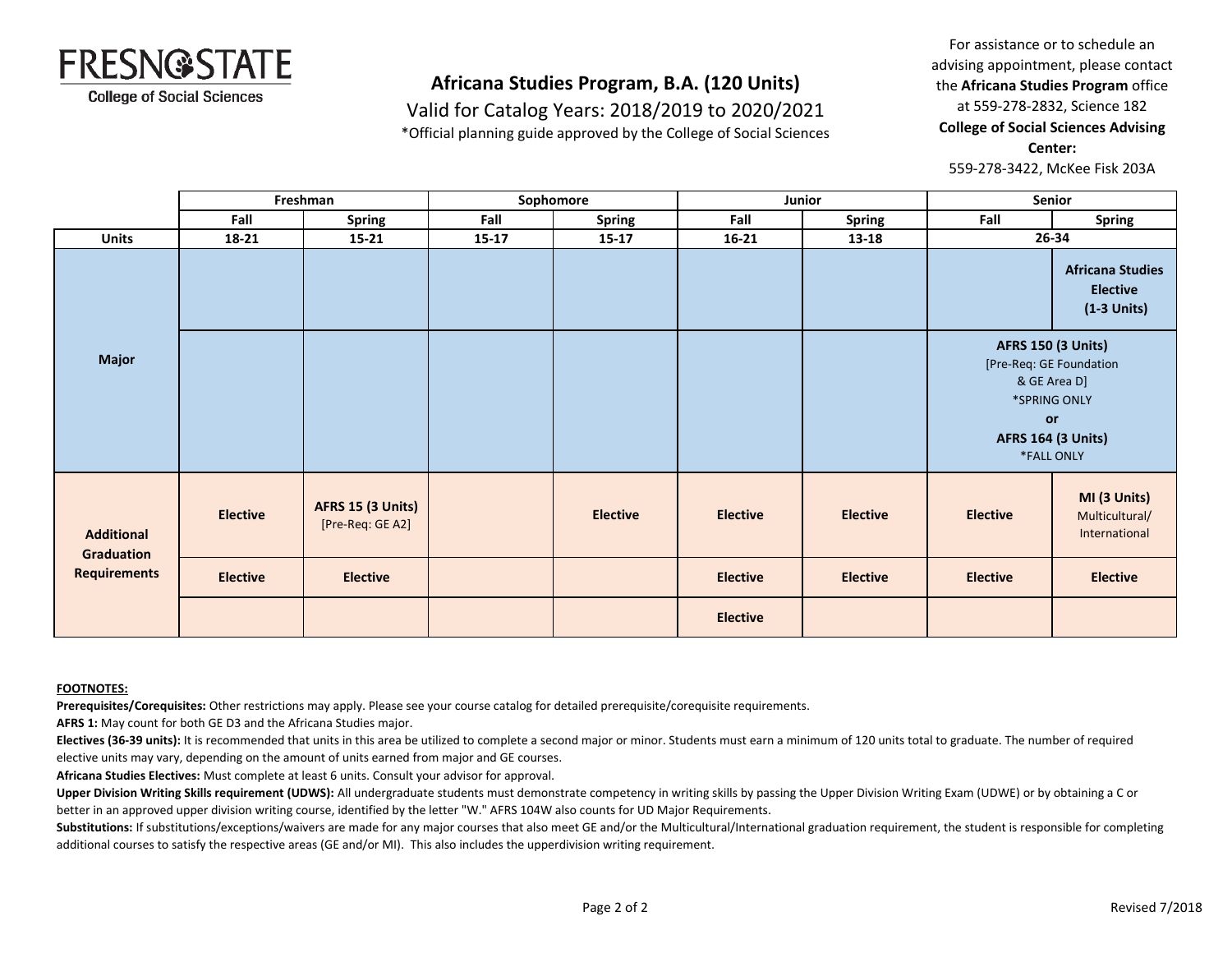

Valid for Catalog Years: 2007/2008 to 2017/2018

\*Official planning guide approved by the College of Social Sciences

For assistance or to schedule an advising appointment, please contact the **Africana Studies Program** office at 559-278-2832, Science 182 **College of Social Sciences Advising Center:** 

559-278-3422, McKee Fisk 203A

|                             | Freshman<br>Sophomore                                                                  |                                                                                     | Junior                                                                                       |                                                                                      | Senior                                                                                                                              |                                                                            |                                                                               |                                                                  |
|-----------------------------|----------------------------------------------------------------------------------------|-------------------------------------------------------------------------------------|----------------------------------------------------------------------------------------------|--------------------------------------------------------------------------------------|-------------------------------------------------------------------------------------------------------------------------------------|----------------------------------------------------------------------------|-------------------------------------------------------------------------------|------------------------------------------------------------------|
|                             | Fall                                                                                   | <b>Spring</b>                                                                       | Fall                                                                                         | <b>Spring</b>                                                                        | Fall                                                                                                                                | <b>Spring</b>                                                              | Fall                                                                          | <b>Spring</b>                                                    |
| <b>Units</b>                | 18-21                                                                                  | 15-21                                                                               | $15 - 17$                                                                                    | $15 - 17$                                                                            | $16 - 21$                                                                                                                           | 13-18                                                                      |                                                                               | 26-34                                                            |
| <b>Milestones</b>           | <b>AFRS 10</b>                                                                         | <b>Meet with Advisor</b>                                                            | <b>SOC 125</b><br>or<br><b>PLSI 90</b>                                                       | <b>AFRS 27</b><br>or<br><b>AFRS 15</b>                                               | <b>AFRS 104W</b><br><b>Meet with an Advisor</b>                                                                                     | <b>AFRS 144</b>                                                            |                                                                               | <b>AFRS 137</b><br>or<br><b>AFRS 139</b><br>Apply for graduation |
| General<br><b>Education</b> | <b>A1 (3 Units)</b><br><b>Oral Communication</b><br>*Must pass with a C<br>or better   | <b>A3 (3 Units)</b><br><b>Critical Thinking</b><br>*Must pass with a C<br>or better | <b>B2 (3-4 Units)</b><br>Life Sciences                                                       | D2 (3 Units)<br>American<br>Government                                               | IB (3 Units)<br><b>Physical Universe &amp;</b><br>Its Life Forms                                                                    | <b>IC (3-4 Units)</b><br><b>Arts &amp; Humanities</b>                      | <b>ID (3-4 Units)</b><br>Social, Political, &<br><b>Economic Institutions</b> | MI (3 Units)<br>Multicultural/Internat<br>ional                  |
|                             | <b>A2 (3 Units)</b><br>Written<br>Communication<br>*Must pass with a C<br>or better    | <b>B1 (3-4 Units)</b><br><b>Physical Sciences</b>                                   | <b>C2 (3-4 Units)</b><br><b>Humanities</b>                                                   | C1/C2 (3-4 Units)<br><b>Arts or Humanities</b>                                       |                                                                                                                                     |                                                                            |                                                                               |                                                                  |
|                             | <b>B4 (3-4 Units)</b><br>Quantitative<br>Reasoning<br>*Must pass with a C<br>or better | <b>B3 (0-3 Units)</b><br>Lab                                                        | <b>D1 (3 Units)</b><br><b>American History</b>                                               | <b>E1 (3 Units)</b><br>Lifelong<br><b>Understanding &amp; Self</b><br>Development    |                                                                                                                                     |                                                                            |                                                                               |                                                                  |
|                             |                                                                                        |                                                                                     | <b>D3 (3 Units)</b><br><b>Social Science</b>                                                 |                                                                                      |                                                                                                                                     |                                                                            |                                                                               |                                                                  |
| <b>Major</b>                | <b>AFRS 10</b><br>(3 Units)<br>[Pre-Req: GE A2]                                        | <b>GE Area C1</b><br>(3-4 Units)<br>Arts                                            | <b>SOC 125</b><br>(3 Units)<br>[Pre-Req: GE B4<br>Math]<br>OR<br><b>PLSI 90</b><br>(3 Units) | <b>AFRS 27</b><br>(3 Units)<br>OR<br><b>AFRS 36</b><br>(3 Units)<br>[Pre-Req: GE A2] | <b>AFRS 104W</b><br>(3 Units)<br>[Pre-Req: ENGL 5B or<br>10 (C or better)]<br>*UDWS requirement;<br>must pass with a C or<br>better | <b>AFRS 144</b><br>(3 Units)<br>[Pre-Req: GE<br>Foundation<br>& GE Area D] | <b>Africana Studies</b><br><b>Elective</b><br>$(1-3$ Units)                   | <b>AFRS 137</b><br>(3 Units)                                     |
|                             |                                                                                        |                                                                                     |                                                                                              |                                                                                      | <b>Africana Studies</b><br><b>Elective</b><br>$(1-3$ Units)                                                                         | <b>Africana Studies</b><br><b>Elective</b><br>$(1-3$ Units)                |                                                                               | <b>AFRS 189</b><br>(3 Units)                                     |